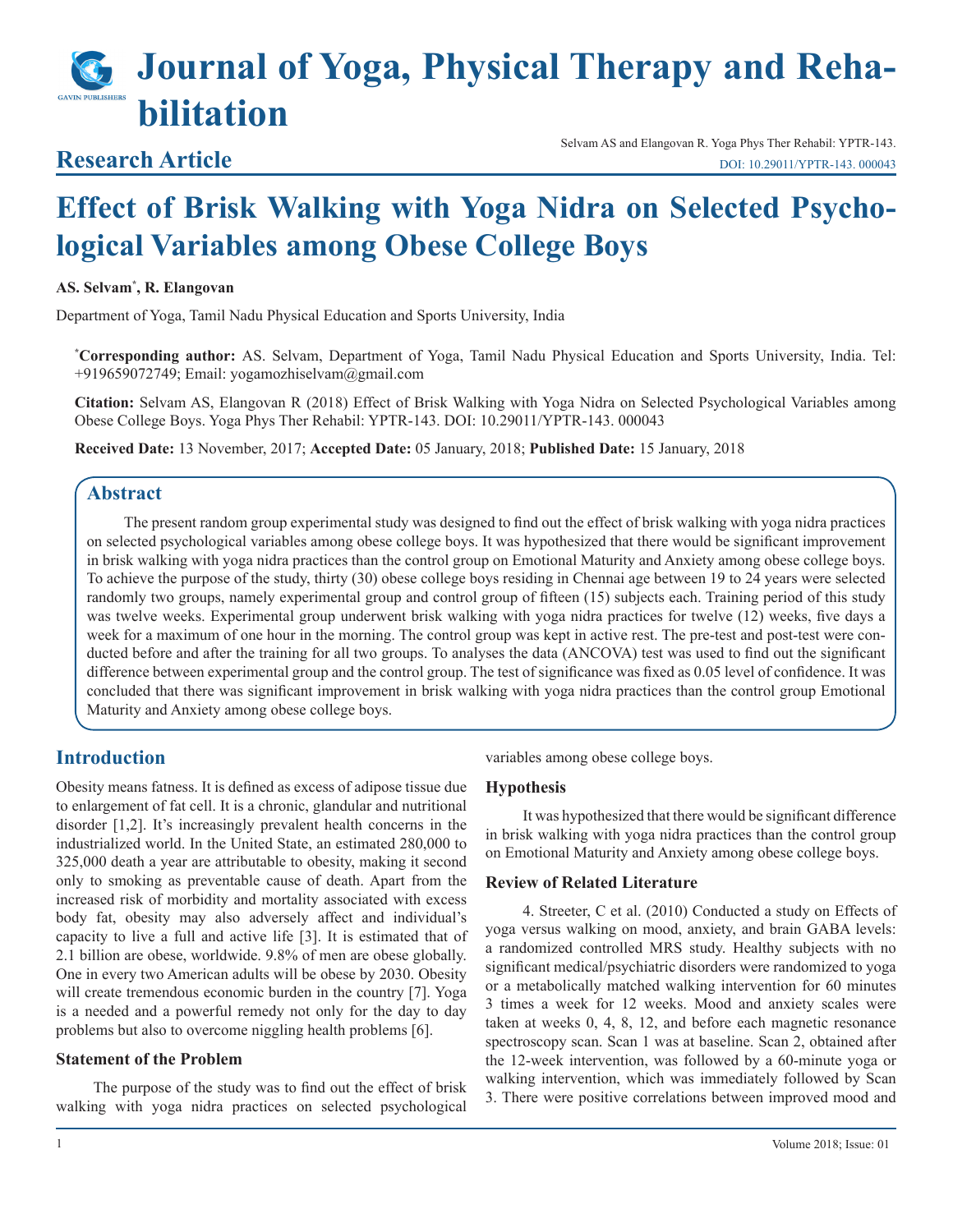**Citation:** Selvam AS, Elangovan R (2018) Effect of Brisk Walking with Yoga Nidra on Selected Psychological Variables among Obese College Boys. Yoga Phys Ther Rehabil: YPTR-143. DOI: 10.29011/YPTR-143. 000043

decreased anxiety and thalamic GABA levels. The yoga group had positive correlations between changes in mood scales and changes in GABA levels. The 12-week yoga intervention was associated with greater improvements in mood and anxiety than a metabolically matched walking exercise. This is the first study to demonstrate that increased thalamic GABA levels are associated with improved mood and decreased anxiety. It is also the first time that a behavioral intervention (i.e., yoga postures) has been associated with a positive correlation between acute increases in thalamic GABA levels and improvements in mood and anxiety scales. Given that pharmacologic agents that increase the activity of the GABA system are prescribed to improve mood and decrease anxiety, the reported correlations are in the expected direction. The possible role of GABA in mediating the beneficial effects of yoga on mood and anxiety warrants further study. The paired t-tests were used as statistical techniques to find the results. Hence the hypothesis was accepted at 0.05 Level of confidence.

Muchhal, MK and Kumar A (2015), Conducted a study on Effect of Yogic Exercise on Emotional Maturity of B.Ed. Students. There was no significant difference in Emotional maturity of B. Ed students of experimental and control groups at pre-test. There was no significant difference in Emotional maturity of B. Ed students of experimental and control groups at post-test. There is no significant difference in the mean reduced scores of Emotional maturities between B. Ed students of experimental and control groups. It was an experimental study based on randomized matching a pre-test, post-test, control group design with one experimental group was employed to conduct the present experimental study. Treatment was the independent variable and dependent variable is academic stress. Training in Yoga exercise Shatkriyas (Kapalbhati and Trataka), Pranayamas (Anulom-Vilom, Shitali, Shitkari and Bhramari) and Meditation was given to the experimental group for 30 days one hour in morning regularly. Sample of 100 B. Ed from colleges of Ambala Districts were taken in the present study. This was further categorized in to control group (50) and experimental group (50). We used randomize method to select the B. Ed students for data. "There was no significant difference in Emotional maturity of B. Ed students of experimental and control groups at pre-test" was accepted. Hypothesis "There was no significant difference in Emotional maturity of B. Ed students of experimental and control groups at post-test" was rejected in favors of the finding that yogic practices helped in improving of Emotional Maturity. Entries made in t-ratio for the mean reduced scores between the experimental and control groups on Emotional maturity was found to be significant at  $0.01$  level of confidence ( $t=9.648$ ). Thus, was rejected as the experimental group students who were exposed

to yogic practices exhibited improvement Emotional maturity as compared to their counterparts of the control group. On the behalf of above discussion, we can say that yoga effects emotional maturity of the B. Ed students. We can emotionally stable through yoga practices can yoga effects our nervous system and glandular system which makes our emotionally mature, so yoga helps to improve emotional maturity.

## **Methodology**

For the purpose of this random group experimental study, thirty (30) obese college boys in Chennai were selected at random as subjects based on their Emotional Maturity and Anxiety and their age was ranged from 19 to 24 years. Brisk walking with yoga nidra practices were given five days (Monday to Friday) per week for twelve weeks. All the subjects were randomly assigned to experimental group and control group each consisted of 15 subjects. Experimental group was involved in brisk walking with yoga nidra practices for twelve weeks, and the control group kept in active rest. The brick' walking with yoga nidra practices includes warm up brisk walking, warm down, Preparation (loosing exercise, suryanamaskar, Basic asanas), Relaxation (in shavasana-Body/Om), Resolve (Personal Sankalpa-Don't change), Rotation of Consciousness (through different parts of the body), Awareness of breath (nostrils to the chest(count breaths with 27 to 1)), Visualization (Symbols, Temples, Flowers, Oceans, Landscapes, Mountains etc), Resolve (Personal Sankalpa-Don't change), Ending in the practices (from psychic sleep to the waking state) Techniques. Initially pre-test was taken and after the experimental period of twelve weeks, post-test was taken from all the two groups. The differences between initial and final Anxiety and Emotional Maturity variables were considered as the effect of brisk walking with yoga nidra practices on selected subjects. Analysis of Covariance (ANCOVA) test was used to find out the difference among the experimental group and control groups. The test of significance was fixed as 0.05 level of confidence.

### **Results and Discussion**

The data pertaining to the variables collected from the two groups before and after the training period were statistically analyzed by using Analysis of Covariance (ANCOVA) to determine the significant difference and tested at 0.05 level of significance.

#### **Results on Anxiety**

The Analysis of Covariance (ANCOVA) on anxiety brisk walking with yoga nidra practices and control group was analyzed and are presented in Table 1.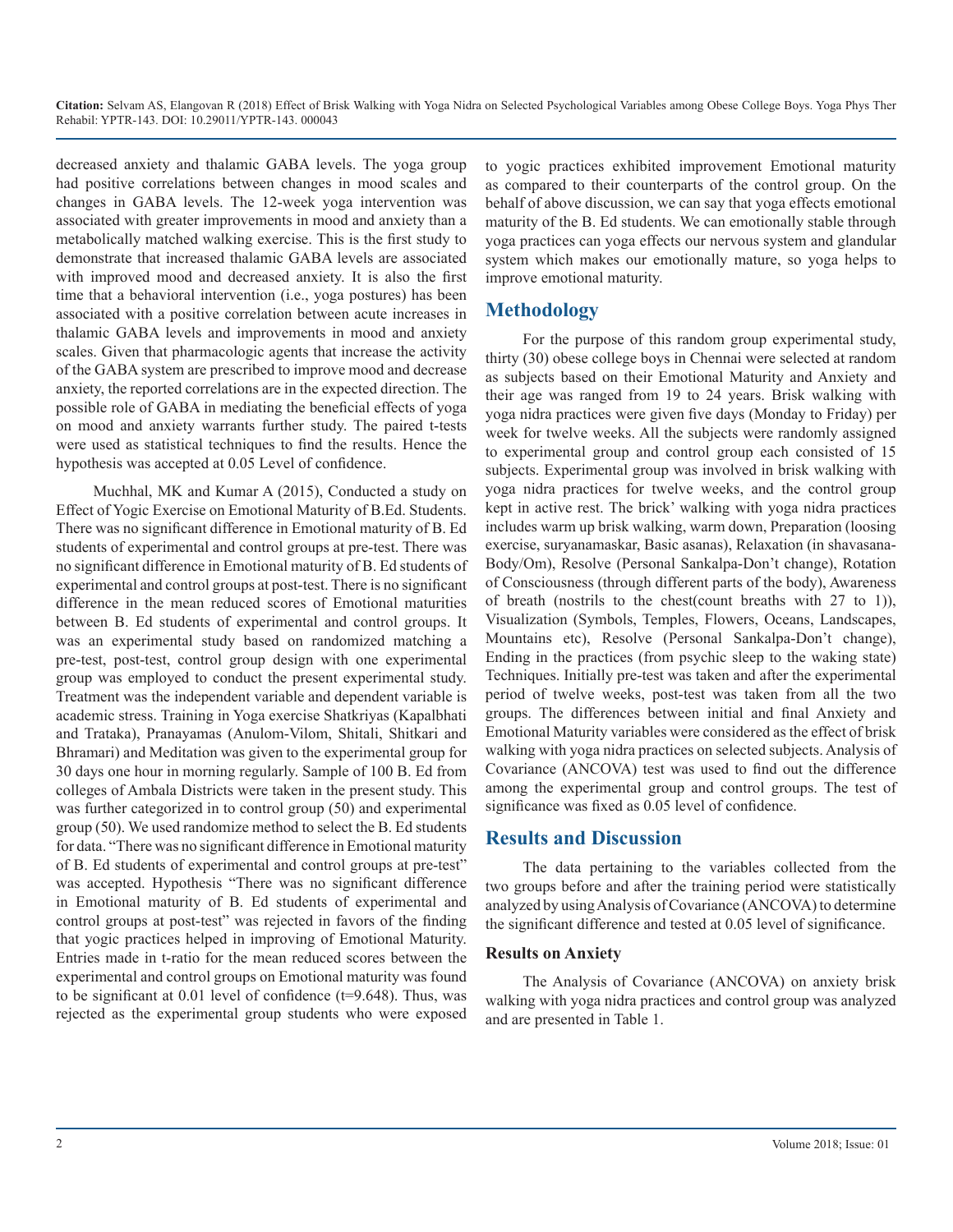**Citation:** Selvam AS, Elangovan R (2018) Effect of Brisk Walking with Yoga Nidra on Selected Psychological Variables among Obese College Boys. Yoga Phys Ther Rehabil: YPTR-143. DOI: 10.29011/YPTR-143. 000043

| <b>Test</b>                                                                                                                       | <b>EXP Group</b> | <b>CON Group</b> | <b>SV</b> | <b>SS</b> | Df        | <b>MS</b> |          |  |  |  |
|-----------------------------------------------------------------------------------------------------------------------------------|------------------|------------------|-----------|-----------|-----------|-----------|----------|--|--|--|
| Pre-test                                                                                                                          | 24.53            | 24.26            | Between   | 0.53      |           | 0.53      | 0.03     |  |  |  |
|                                                                                                                                   |                  |                  | Within    | 424.66    | 28        | 15.16     |          |  |  |  |
| Post test                                                                                                                         | 17.4             | 24.2             | Between   | 346.8     | $\bigcap$ | 173.4     | $11.03*$ |  |  |  |
|                                                                                                                                   |                  |                  | Within    | 440       | 28        | 15.71     |          |  |  |  |
| Adjusted                                                                                                                          | 17.29            | 24.3             | Between   | 368.85    | $\bigcap$ | 184.42    | $31.49*$ |  |  |  |
|                                                                                                                                   |                  |                  | Within    | 158.09    | 27        | 5.85      |          |  |  |  |
| "Significant at 0.05 level of confidence (Table F-ratio at 0.05 level of confidence for 2 and 28 (df) =3.31, 2 and 27 (df) =3.32) |                  |                  |           |           |           |           |          |  |  |  |

**Table 1:** Computation of analysis of covariance of training group and control group on anxiety (scores in points).

The obtained F-ratio value for the anxiety were greater than the table value, it indicates that there was a significant difference among post-test and adjusted post-test means of the brisk walking with yoga nidra practices group than the control group [4].

The pre-test, post-test and adjusted post-test mean values of brisk walking with yoga nidra practices and the control group on anxiety were graphically presented in Figure 1.



**Figure 1:** Yoga nidra practices and the control group on anxiety.

#### **Results on Adjustment Inventory**

The Analysis of Covariance (ANCOVA) on Emotional Maturity brisk walking with yoga nidra practices and control group was analyzed and are presented in Table 2.

| <b>Test</b>                                                                                                                       | <b>EXP Group</b> | <b>CON Group</b> | <b>SV</b> | <b>SS</b> | Df | MS     |         |  |  |  |
|-----------------------------------------------------------------------------------------------------------------------------------|------------------|------------------|-----------|-----------|----|--------|---------|--|--|--|
| Pre-test                                                                                                                          | 93.6             | 94.33            | Between   | 4.03      |    | 4.03   | 0.02    |  |  |  |
|                                                                                                                                   |                  |                  | Within    | 4918.9    | 28 | 175.67 |         |  |  |  |
| Post-test                                                                                                                         | 79.4             | 94               | Between   | 1598.7    | ↑  | 799.35 | $4.54*$ |  |  |  |
|                                                                                                                                   |                  |                  | Within    | 4923.6    | 28 | 175.84 |         |  |  |  |
| Adjusted                                                                                                                          | 79.74            | 93.65            | Between   | 1449.6    |    | 724.79 | 35.84*  |  |  |  |
|                                                                                                                                   |                  |                  | Within    | 545.96    | 27 | 20.22  |         |  |  |  |
| "Significant at 0.05 level of confidence (Table F-ratio at 0.05 level of confidence for 2 and 28 (df) =3.31, 2 and 27 (df) =3.32) |                  |                  |           |           |    |        |         |  |  |  |

**Table 2:** Computation of analysis of covariance of training group and control groups on emotional maturity (scores in points).